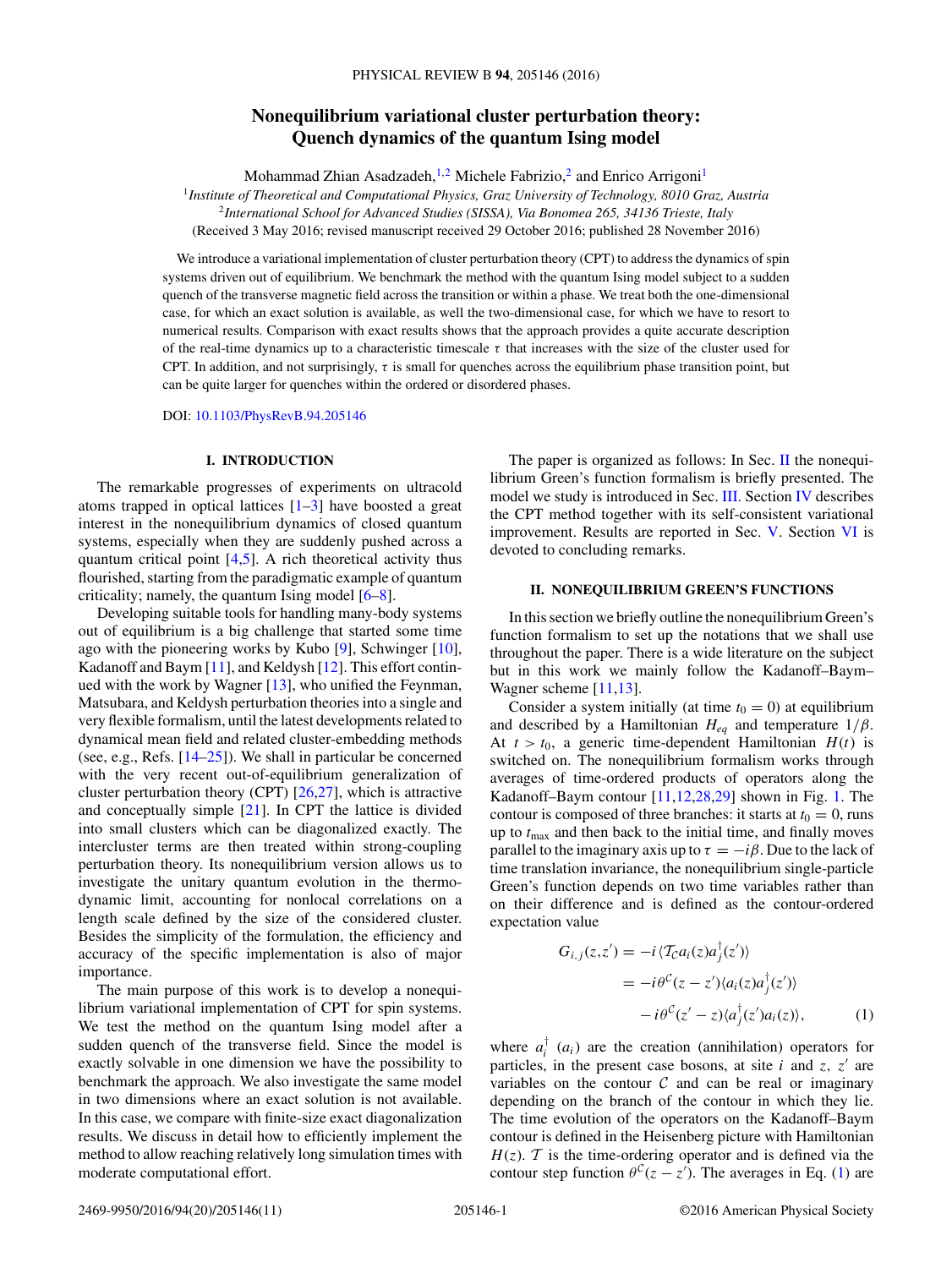<span id="page-1-0"></span>

FIG. 1. The *L*-shaped Kadanoff–Baym contour C. The arrows indicate the contour ordering. For example,  $t'$  lies ahead of  $t$  in the ordering  $(t > t')$ , i.e., operators at  $t'$  are sorted to the right by the contour ordering.

over the initial equilibrium Hamiltonian *H*eq at temperature 1*/β*.

The Dyson equation reads

$$
\hat{G} = \hat{G}_0 + \hat{G}_0 \bullet \hat{\Sigma} \bullet \hat{G}, \qquad (2)
$$

where  $\hat{G}_0$  is the bare Green's function and  $\hat{\Sigma}$  is the self-energy. The product symbol • denotes the matrix multiplication in space and the integration over the time variables along the contour C.

For a given Green's function  $\hat{G}(z, z')$  each variable  $z, z'$  can lay on one of the three branches of the contour in Fig. 1. This prompts an alternative representation of  $\hat{G}$  as a 3  $\times$  3 matrix, as introduced by Wagner [\[13\]](#page-10-0). Of the 9 matrix elements, only 6 are linearly independent, so that after a suitable transformation one is left with 6 nonzero terms, which are referred to as the retarded  $(G^R)$ , advanced  $(G^A)$ , Keldysh  $(G^K)$ , left-mixing (*G* ), right-mixing (*G* ), and Matsubara Green's function  $(G<sup>M</sup>)$ . They are explicitly given as

$$
G_{i,j}^{R}(t,t') = -i\theta(t - t')\langle [a_i(t), a_j^{\dagger}(t')] \rangle,
$$
  
\n
$$
G_{i,j}^{A}(t,t') = G_{j,i}^{R}(t',t)^{*},
$$
  
\n
$$
G_{i,j}^{K}(t,t') = -i\langle \{a_i(t), a_j^{\dagger}(t') \} \rangle,
$$
  
\n
$$
G_{i,j}^{\dagger}(t,\tau) = -i\langle a_j^{\dagger}(\tau)a_i(t) \rangle,
$$
  
\n
$$
G_{i,j}^{K}(\tau,t) = -i\langle a_i(\tau)a_j^{\dagger}(t) \rangle,
$$
  
\n
$$
G_{i,j}^{M}(\tau,\tau') = -\langle \mathcal{T}_{\tau}a_i(\tau)a_j(\tau') \rangle,
$$
\n(3)

where *t* and *t'* are real times and  $\tau, \tau' \in [0, -i\beta]$ . In the above equations {*...*} and [*...* ] stand for anticommutator and commutator, respectively.

#### **III. HAMILTONIAN**

The Hamiltonian of the Ising model in a transverse field is given by

$$
H = -J\sum_{\langle i,j\rangle} S_i^x S_j^x + h\sum_i S_i^z,\tag{4}
$$

where  $\langle i, j \rangle$  means summation over nearest-neighbor spins, and *h* is the strength of the magnetic field, with *J >* 0 and  $h > 0$ . In the following we shall work in units of  $J = 1$ . The Hamiltonian of Eq. (4) in one dimension has an exact solution which is obtained by a Jordan–Wigner transformation that maps the system onto a quadratic Hamiltonian for spinless fermions, which can be exactly solved [\[30,31\]](#page-10-0). On the other hand, in two dimensions an exact solution is not available [\[32\]](#page-10-0).

Cluster embedded techniques such as CPT in equilibrium have been applied to fermionic and bosonic systems [\[33–37\]](#page-10-0). Out of equilibrium, CPT has been applied to the fermionic Hubbard model [\[21,22\]](#page-10-0). Here we formulate nonequilibrium CPT for spin systems, exploiting the well-known equivalence between spin- $\frac{1}{2}$  operators are hard-core bosons. We also provide a variational improvement of it, which allows us to treat the ordered phase.

Specifically, if we assume that spin-up corresponds to the presence of a hard-core boson, and spin-down to its absence, the following relationships between spin and boson operators hold  $[4]$ :

$$
S^{+} \rightarrow a^{\dagger},
$$
  
\n
$$
S^{-} \rightarrow a,
$$
  
\n
$$
S^{z} \rightarrow a^{\dagger}a - \frac{1}{2},
$$
  
\n
$$
S^{x} \rightarrow (a + a^{\dagger})/2,
$$
\n(5)

where *S*<sup>+</sup> and *S*<sup>−</sup> are the raising and lowering spin operators, respectively.

The Hamiltonian in the bosonic representation then becomes

$$
H = -\frac{J}{4} \sum_{\langle i,j \rangle} (a_i a_j + a_i^{\dagger} a_j^{\dagger} + a_i a_j^{\dagger} + a_i^{\dagger} a_j)
$$
  
+ 
$$
h \sum_i \left( a_i^{\dagger} a_i - \frac{1}{2} \right) + U \sum_i n_i (n_i - 1), \qquad (6)
$$

where the on-site Hubbard-like term enforces the hard-core constraint when  $U \to \infty$ , and  $n_i = a_i^{\dagger} a_i$ . Since the Hamiltonian contains also anomalous terms like  $a_i^{\dagger} a_j^{\dagger}$  and  $a_i a_j$  the Green's function matrix  $\hat{G}$  of Eq. (2) contains anomalous Green's functions  $F$  and  $F^{\dagger}$  as follows:

$$
F_{i,j}(z,z') = -i \langle T_{\mathcal{C}} a_i(z) a_j(z') \rangle,
$$
  
\n
$$
F_{i,j}^{\dagger}(z,z') = -i \langle T_{\mathcal{C}} a_i^{\dagger}(z) a_j^{\dagger}(z') \rangle,
$$
\n(7)

where variables  $z, z'$  can lie on one of three branches of the contour in Fig. 1.

### **IV. METHOD**

#### **A. Cluster perturbation theory**

Cluster perturbation theory (CPT) [\[26,27\]](#page-10-0) is a simple quantum cluster method to deal with correlated systems. In this approach the idea is to embed a finite cluster of sites, for which a numerically exact solution is affordable, into the infinite lattice. In practice the starting point is to partition the original *D*-dimensional lattice of linear size *L* into clusters of linear size  $L_c$  with open boundaries. Figure [2](#page-2-0) shows an example for a tiling in  $D = 1$  and  $L_c = 4$ . All clusters are considered as supercells that form a superlattice, each supercell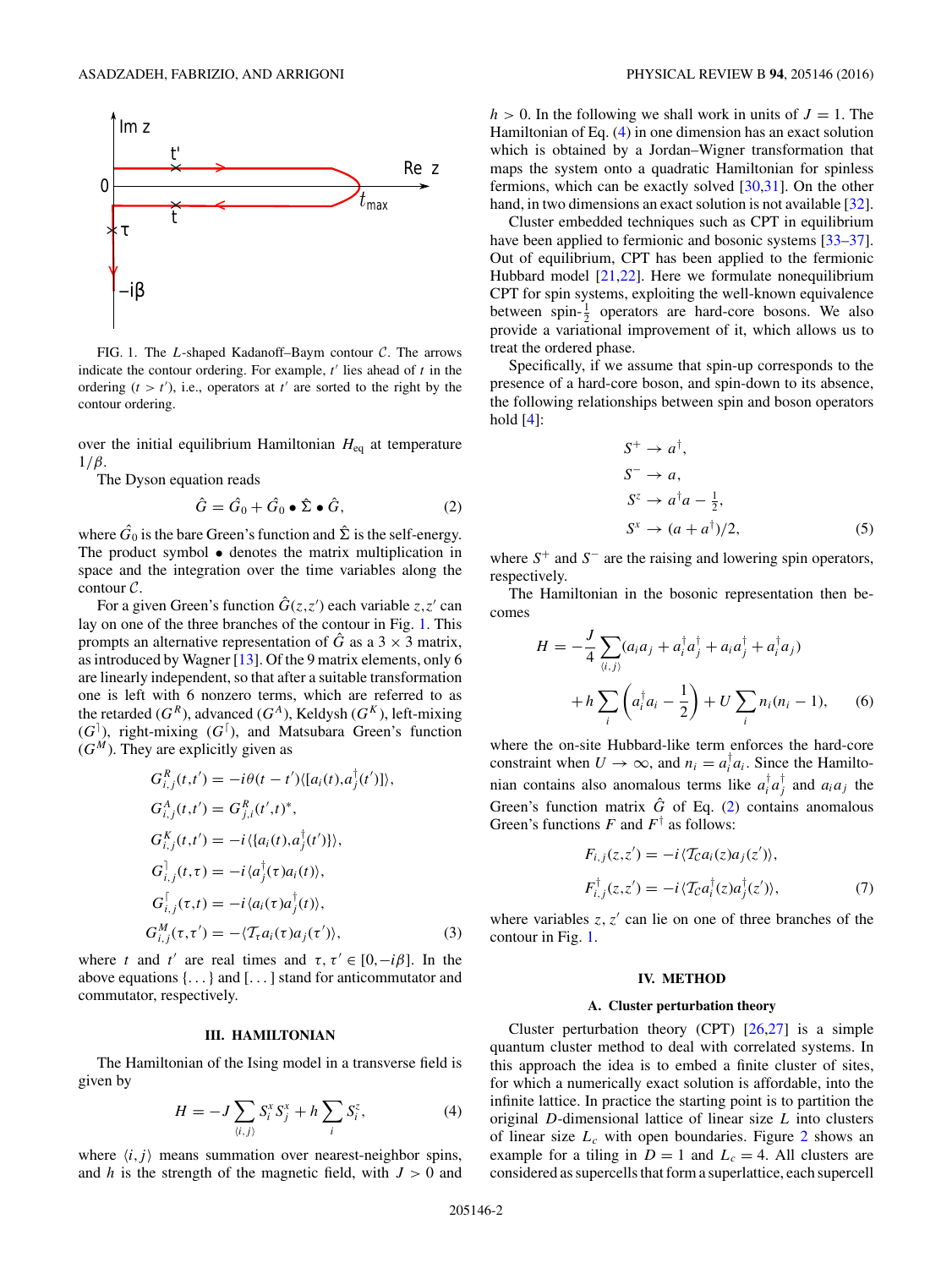<span id="page-2-0"></span>

FIG. 2. Partitioning of a  $D = 1$  lattice into clusters with size  $L_c = 4$ . The intercluster hopping is denoted by *V*.

being identified by a superlattice vector*r*. The sites within each cluster are in turn labeled by vectors *R*. The lattice Hamiltonian *H* is thus written as

$$
H = H_0 + V,\t\t(8)
$$

where  $H_0$  corresponds to the cluster Hamiltonian and *V* describes the intercluster terms. CPT Green's function can be obtained by a subsequent expansion in powers of the intercluster hopping. Diagrammatic [\[38,39\]](#page-10-0) and cluster dual fermion approaches [\[40\]](#page-10-0) provide a systematic expansion in terms of the intercluster terms, which then has to be truncated at some order. Within strong-coupling perturbation theory [\[26,41\]](#page-10-0) one obtains an expression for the lattice Green's function at lowest order:

$$
G(\omega) = G_0(\omega) - G_0(\omega)VG(\omega),\tag{9}
$$

where *V* is the matrix representation of the intercluster hopping,  $G_0(\omega)$  is the exact equilibrium Green's function of the cluster, and the product is just a matrix multiplication in lattice sites. The Green's function  $G_0$  is diagonal in  $r$  and identical for all supercells, whereas *V* is off-diagonal in *r*. Because of superlattice translation invariance, the above equation is simpler in momentum space. After partial Fourier transform,  $r \rightarrow q$ , the CPT equation transforms into

$$
G(q,\omega) = G_0(\omega) - G_0(\omega)V(q)G(q,\omega), \qquad (10)
$$

where now  $G$ ,  $G_0$ , and  $V$  are matrices in the label  $R$  of the sites within each supercell. The CPT is a conceptually simple method that nevertheless includes short-range correlations on the scale of cluster size and therefore requires moderate computational resources.

The idea of CPT can be straightforwardly transferred to the nonequilibrium situation by replacing the equilibrium frequency-dependent Green's functions with the contourordered ones. The authors of Ref. [\[21\]](#page-10-0) have developed a nonequilibrium formulation for CPT (NE-CPT) and examined how the technique works for the Fermi–Hubbard model. The NE-CPT equation reads as follows:

$$
\hat{G}(q) = \hat{G}_0 + \hat{G}_0 \bullet \hat{V}(q) \bullet \hat{G}(q). \tag{11}
$$

The solution of Eq. (11) provides the nonequilibrium CPT Green's function  $\hat{G}(q)$ . In the NE-CPT equation the product symbol • denotes not only the matrix multiplication but also an integration over time variables along the contour  $C$ . Furthermore,  $\hat{V}(q) = V(q) \bigotimes \mathbb{1}$  where  $\mathbb{1}$  is a  $\delta$  function on the contour, i.e.,  $\delta(z'-z) = 1$ . In what follows we omit the momentum dependence to simplify notations. The explicit integral form of Eq.  $(11)$  is

$$
\hat{G}(z, z') = \hat{G}_0(z, z') + \int_{\mathcal{C}} dz_1 \hat{G}_0(z, z_1) V \hat{G}(z_1, z'), \qquad (12)
$$

where integration is carried out along the three branches of the contour  $C$  in Fig. [1,](#page-1-0) i.e.,

$$
\int_{C} dz_1 = \int_0^{t_{\text{max}}} dt - \int_0^{t_{\text{max}}} dt + \int_0^{-i\beta} d\tau.
$$
 (13)

The numerical solution of the generic contour equation (12) requires discretization of the time variable. A straightforward but not efficient solution for  $\hat{G}$  involves a matrix inversion [\[21\]](#page-10-0) where large matrices in discretized time are used. In this manner reaching long time dynamics is computationally prohibitive. Alternatively, by using the Kadanoff–Baym equations [\[11,42\]](#page-10-0) one can derive the same integral equation (12) for the components of  $\hat{G}$  in the Wagner representation [see Eq. [\(3\)](#page-1-0)]. A practical application of this approach to nonequilibrium dynamical mean-field theory (NE-DMFT) has been presented by Tran [\[43\]](#page-10-0). This method takes advantage of the causality of the integral equations: the properties of the system at specific time  $t = t_1$  do not depend on the information at  $t > t_1$  and so its *a priori* knowledge is not required in the calculation. Here we follow this approach but for spatially inhomogeneous systems. For details of the procedure and technical issues see Appendix [A.](#page-7-0)

#### **B. Variational cluster perturbation theory**

Within CPT one is free to add an arbitrary single-particle term  $-\Delta$  to the cluster Hamiltonian *H*<sub>0</sub> [Eq. (8)] provided that it is then subtracted perturbatively, i.e., added to *V* , such that the Hamiltonian *H* remains unchanged. The CPT expansion is now carried out in the new perturbation  $\bar{V} = V + \Delta$  with the new cluster Hamiltonian  $H' = H_0 - \Delta$ . While ideal exact results should not depend on  $\Delta$ , in practice results do depend on  $\Delta$  due to the approximate nature of the CPT expansion.

In this work we shall consider a  $Z_2$  symmetry-breaking term:

$$
\Delta = \sum_{R=1}^{L_c} f_R S_R^x = \sum_{R=1}^{L_c} \frac{f_R}{2} (a_R + a_R^{\dagger}), \tag{14}
$$

where  $f_R$  are real variational parameters to be fixed. We remind the reader that  $a_i$   $(a_i)$  are bosonic operators with hard-core constraint [see Eq.  $(5)$ ]. We show below that accounting for this variational term is crucial to describe the ordered phase of the quantum Ising model. The optimum value of the variational parameters  $f_R$  should be determined through a variational principle [\[16,44,45\]](#page-10-0). Here we shall resort to a simplified version of the variational procedure introduced in Refs. [\[44,45\]](#page-10-0). Specifically, we fix the variational parameters within a self-consistent approach where the intercluster term  $S_i^x S_j^x$  is replaced with its mean-field approximation as

$$
S_i^x S_j^x = \langle S_i^x \rangle S_j^x + S_i^x \langle S_j^x \rangle - \langle S_i^x \rangle \langle S_j^x \rangle. \tag{15}
$$

In one dimension, for example, upon tiling the infinite lattice into clusters of size  $L_c$ , the mean-field expression for the supercell Hamiltonian at equilibrium is

$$
H' = -J \sum_{R=1}^{L_c - 1} S_R^x S_{R+1}^x + h_0 \sum_{R=1}^{L_c} S_R^z - f_{L_c} S_1^x - f_1 S_{L_c}^x, \quad (16)
$$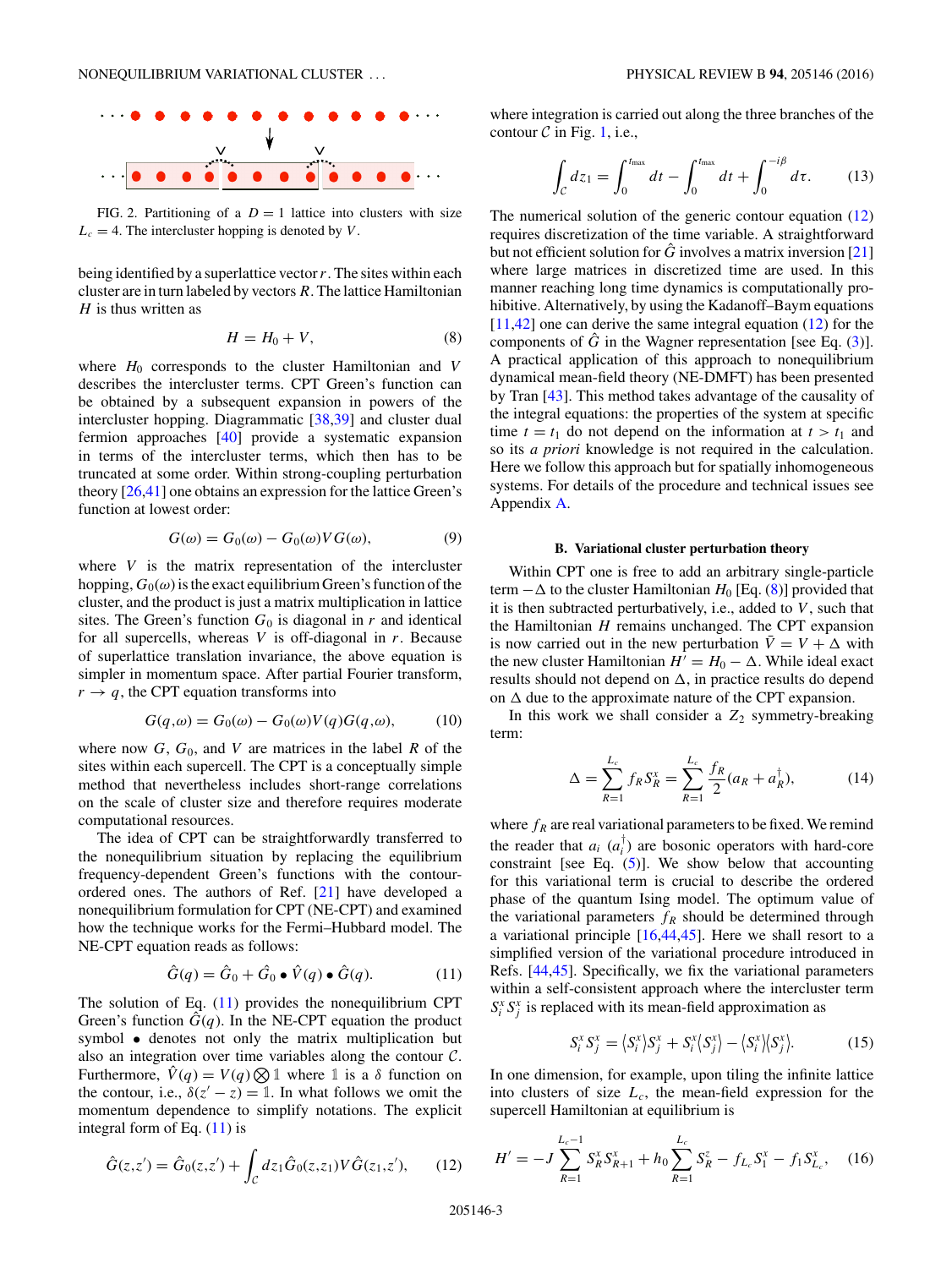<span id="page-3-0"></span>where  $f_R = J \langle S_R^x \rangle$ ,  $R = 1$ ,  $L_c$  are the mean-field selfconsistency conditions and, by reflection symmetry, we shall set  $f_1 = f_{L_c}$ . The procedure to find parameter  $f_R$  is as follows: We start with a guess for variational parameter and then, after plugging them in the cluster Hamiltonian of Eq. [\(16\)](#page-2-0), the new  $f_R$  is calculated as  $f_R = J \langle S_R^x \rangle$ . The new  $f_R$  is used for the next iteration and the loop will be terminated when the difference between new and old  $f_R$  is less than the required accuracy.

Out of equilibrium the variational parameters become time dependent. The protocol we shall implement is a sudden quench of the magnetic field from  $h_0$  to a different value *h*. Therefore, the explicit time-dependent mean-field cluster Hamiltonian becomes

$$
H'(t) = -J \sum_{R=1}^{L_c - 1} S_R^x S_{R+1}^x + h \sum_{R=1}^{L_c} S_R^z - f_{L_c}(t) S_1^x - f_1(t) S_{L_c}^x,
$$
\n(17)

with the self-consistency condition

$$
f_R(t) = f_R(t)^* = J \langle \Psi(t) | S_R^x | \Psi(t) \rangle, \tag{18}
$$

where  $|\Psi(t)\rangle$  is the time-evolved cluster wave function. To evaluate the time-dependent variational parameters  $f_R(t)$ , we expand the latter to linear order:

$$
|\Psi(t + \Delta t)\rangle \approx [1 - iH'(t)\Delta t]|\Psi(t)\rangle + O(\Delta t^2), \qquad (19)
$$

starting from the initial equilibrium state  $|\Psi(t = t_0)\rangle$ . As a result, the parameters  $f_i(t + \Delta t)$  can be taken as

$$
f_i(t + \Delta t) \approx J \langle \Psi(t) | [1 + i H'(t) \Delta t] S_i^x [1 - i H'(t) \Delta t] | \Psi(t) \rangle
$$
\n(20)

at each time step.

### **C. Cluster perturbation theory corrections to order parameter**

Due to the presence of anomalous terms linear in creation and annihilation operators the new perturbation  $\overline{V}$  including  $\Delta$  [Eq. [\(14\)](#page-2-0)] is not quadratic in the boson operators and therefore one has to generalize CPT to deal with anomalous terms. The way to do this (see Refs.  $[44,45]$ ) is to first perform standard CPT on top of the cluster Hamiltonian  $H'$  [Eq. [\(16\)](#page-2-0)] by using just the quadratic part of *V* as a perturbation. The CPT correction to the condensate can be then obtained by using an expression derived within a so-called pseudoparticle formulation of CPT. This approach is being applied to the Bose–Hubbard model in the superfluid phase and subsequently confirmed more formally within a self-energy functional approach  $[45]$ . For the equilibrium case, one obtains

$$
G^{-1}\langle A \rangle = G^{\langle -1} \langle A \rangle' + F,\tag{21}
$$

where  $G$  and  $\langle A \rangle$  are the CPT-corrected Green's function and expectation value of the condensate, respectively, while the terms with primes stands for their cluster values. The vector *F* describes the variational parameters  $f$  of Eq. [\(14\)](#page-2-0). In Eq. (21) the Green's functions are  $2L_c \times 2L_c$  Nambu matrices and the  $\langle A \rangle$ ,  $\langle A \rangle'$ , and *F* are  $2L_c$  Nambu vectors; namely,

$$
\langle A \rangle' = \begin{bmatrix} \langle a'_1 \rangle \\ \vdots \\ \langle a'_{L_{\xi}} \rangle \\ \langle a''_1 \rangle \\ \vdots \\ \langle a'_{L_{c}} \rangle \end{bmatrix}, \quad \langle A \rangle = \begin{bmatrix} \langle a_1 \rangle \\ \vdots \\ \langle a_{L_{c}} \rangle \\ \langle a''_1 \rangle \\ \vdots \\ \langle a^{L_{c}} \rangle \end{bmatrix}, \quad 2F = \begin{bmatrix} f_1 \\ \vdots \\ f_{L_{c}} \\ f_1^* \\ \vdots \\ f_{L_{c}}^* \end{bmatrix}. \quad (22)
$$

Out of equilibrium it is straightforward to generalize Eq.  $(21)$  to an equation along the contour:

$$
\hat{G}^{-1} \bullet \hat{A} = \hat{G}'^{-1} \bullet \hat{A}' + \hat{F}, \tag{23}
$$

where the ingredients are now contour functions. Again, the symbol • represents matrix multiplication in space and time integration along the contour. We further simplify this expression by multiplying both sides of it by  $\hat{G}$  from the left. This leads to

$$
\hat{A} = \hat{G} \bullet \hat{G}^{'-1} \bullet \hat{A}' + \hat{G} \bullet \hat{F},
$$
 (24)

where we have used the fact that  $\hat{G} \cdot \hat{G}^{-1} = 1$ . Via the CPT equation [\(11\)](#page-2-0) one can further derive the expression

$$
\hat{G} \bullet \hat{G}^{'-1} = \mathbb{1} + \hat{G} \bullet \hat{V}.
$$
 (25)

After substituting into Eq. (24), one finally gets the following equation for the condensate including the CPT correction:

$$
\hat{A} = \hat{A}' + \hat{G} \bullet \hat{V} \bullet \hat{A}' + \hat{G} \bullet \hat{F}.
$$
 (26)

We rewrite this equation by expressing the contour integration explicitly as

$$
\hat{A}(z) = \hat{A}'(z) + \int_c d\bar{z}\hat{G}(z,\bar{z})[V\hat{A}'(\bar{z}) + \hat{F}(\bar{z})],\tag{27}
$$

where  $z$ ,  $\bar{z}$  are contour variables (see Fig. [1\)](#page-1-0). By employing Langreth theorem [\[46\]](#page-10-0) one can break down the contour integrations into contributions on the real and imaginary time axes. For the condensate on the real time branch of the contour we get

$$
A(t) = A'(t) + \int_0^t d\bar{t} G^R(t, \bar{t}) [VA'(\bar{t}) + F(\bar{t})] + \int_0^{-i\beta} d\bar{\tau} G^{\dagger}(t, \bar{\tau}) [VA'(\bar{\tau}) + F(\bar{\tau})], \qquad (28)
$$

where we have used  $G^{R}(t,t') = \theta(t-t')[G^{>}(t,t') G<sup>{\prec}(t,t')</sup>$ ]. Similarly for the condensate on the Matsubara branch we derive

$$
A(\tau) = A'(\tau) + \int_0^{-i\beta} d\bar{\tau} G^M(\tau, \bar{\tau}) [VA'(\bar{\tau}) + F(\bar{\tau})]. \quad (29)
$$

We note from Eq.  $(28)$  that, in order to evaluate  $A(t)$  within CPT, the mixing Green's function  $G<sup>1</sup>$  and retarded Green's function  $G<sup>R</sup>$  have to be determined first. It is crucial to employ high-order numerical integration schemes to accurately simulate up to long times. We refer to Appendix [A](#page-7-0) for more details.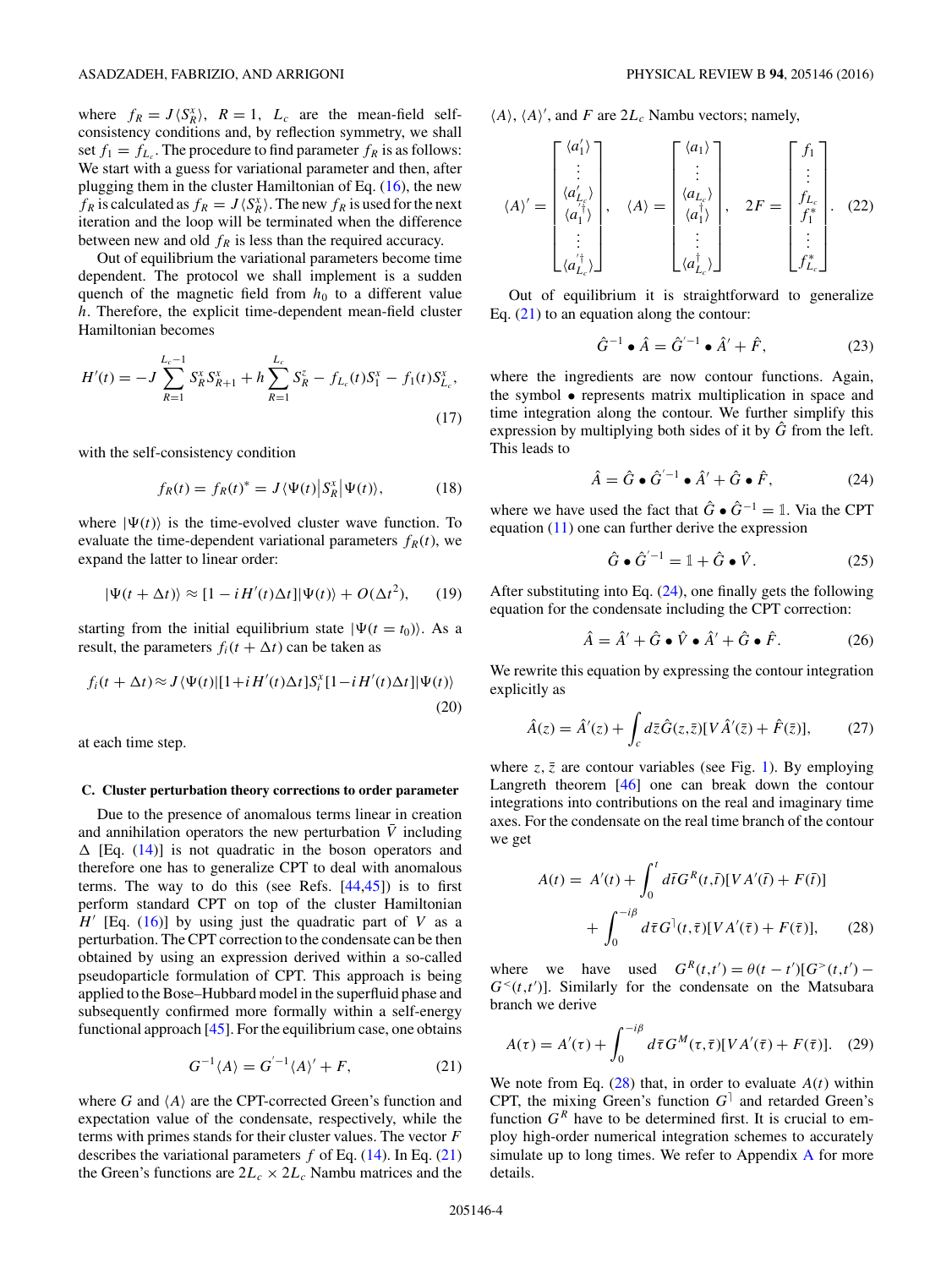### **D. Magnetization**

<span id="page-4-0"></span>The time-dependent magnetization is obtained as

$$
S^{z}(t) = \frac{1}{L} \sum_{q} \sum_{R=1}^{L_{c}} \left\langle a_{R,q}^{\dagger}(t) a_{R,q}(t) - \frac{1}{2} \right\rangle, \tag{30}
$$

where  $L = N_c L_c$  is the total size of the lattice. The occupation is

$$
\langle a_{R,q}^{\dagger}(t)a_{R,q}(t)\rangle = \langle a_{R,q}^{\dagger}(t)a_{R,q}(t)\rangle_c + \langle a_{R,q}^{\dagger}(t)\rangle \langle a_{R,q}(t)\rangle, \tag{31}
$$

where the connected part comes from the lesser component of the Green's function within CPT:

$$
\langle a_{R,q}^{\dagger}(t)a_{R,q}(t)\rangle_c = i G_{RR,q}^{\le}(t,t),\tag{32}
$$

and the second term is the contribution from the condensate which is the same for all the clusters.

The final expression for the magnetization reads

$$
S^{z}(t) = \frac{1}{L} \sum_{q} \sum_{R} i G_{RR,q}^{<}(t,t)
$$

$$
+ \frac{1}{L_{c}} \sum_{R=1}^{L_{c}} \left( \langle a_{R}^{\dagger}(t) \rangle \langle a_{R}(t) \rangle - \frac{1}{2} \right), \qquad (33)
$$

where  $\langle a_R^{\dagger}(t) \rangle$  and  $\langle a_R(t) \rangle$  are elements of the vector  $A(t)$ ; see Eq. [\(28\)](#page-3-0).

For a finite lattice with open boundary conditions, translation symmetry is lost and therefore the magnetization is position dependent, more pronounced close to the boundaries.

#### **V. RESULTS**

In the following we apply the technique discussed in the previous section for both equilibrium and nonequilibrium situations. Moreover, by comparing the results with exact ones in one dimension we assess the accuracy of the method.

### **A. Equilibrium results**

Before applying the technique out of equilibrium we investigate its ability to describe the system already in equilibrium. This is actually a necessary step since the present nonequilibrium protocol assumes that the system is prepared as the ground state of an initial Hamiltonian and is then evolved with a different Hamiltonian. Therefore, an accurate equilibrium state is a prerequisite for getting a sensible after-quench dynamics. The CPT method can work directly in the thermodynamic limit; however, to compare with exact results in one dimension, we consider a finite system with linear size  $L = 8$  with open boundary conditions. In the CPT method the procedure is thus to divide the system into two parts, *A* and *B*, each one with size  $L_c = 4$ , and then treat the intercluster term perturbatively; see Fig. [2.](#page-2-0)

We first set the anomalous term to zero in the cluster Hamiltonian, i.e.,  $\Delta = 0$  in Eq. [\(14\)](#page-2-0). In Fig. 3 we display the magnetization parallel to the magnetic field,  $\langle S^z \rangle$ , for sites  $i = 1$  to  $i = 4$  compared with the exact result. As we see, CPT works well for large values of magnetic field and reproduces results close to exact results. By contrast, upon decreasing *h* the accuracy decreases. Standard CPT totally fails close to the



FIG. 3. Magnetization along the *z* direction versus magnetic field for different sites on a lattice of size  $L = 8$  with open boundary conditions. Cluster size in CPT is  $L_c = 4$ . Exact results are also being reported for comparison.

mean-field critical field  $(h_c = 0.7)$ . Therefore, the standard CPT is unable to correctly describe the physics for *h <* 0*.*7.

This kind of instability is well known in approaches based on the bosonic Bogoliubov approximation, such as the spinwave approximation. The Green's function for free bosons  $[U = 0$  in the Hamiltonian of Eq. [\(6\)](#page-1-0)] has two poles at  $z =$  $\pm (h^2 - \frac{J^2}{4})^{1/2}$ . It is clear that, for  $h < J/2$ , the poles move to the imaginary axis, a clear signal of an instability. The same explanation applies to the interacting Hamiltonian [\(6\)](#page-1-0) and to the instability seen in Fig. 3. The poles of the Green's function become complex for small values of magnetic field, i.e., for *h <* 0*.*7. This is the region where the hard-core constraint of the bosons becomes important and the standard CPT fails to satisfy this condition. We control the location of the poles by adding the variational term  $\Delta$  in Eq. [\(14\)](#page-2-0) to the cluster Hamiltonian, which explicitly breaks the  $Z_2$  symmetry and induces the spontaneous breaking of such symmetry at low fields. After finding self-consistently the optimum value for the variational parameters we compute the CPT corrections as explained in the previous section.

In Fig. [4](#page-5-0) in the left panel we show the variational CPT (VCPT) result for the ground-state energy compared with the exact one. The agreement is quite good in the whole range of magnetic fields. On the other hand, it is well known that the energy is a quantity that is not very sensitive to perturbations, so one could argue that this agreement is not significant. On the other hand, the right panel shows the value of the variational parameter  $f = J \langle S_{1B}^x \rangle = J \langle S_{4A}^x \rangle$ . This quantity shows a phase transition at  $h_c = 0.7$ , below which  $\langle S^x \rangle$  acquires a finite value. Strictly speaking, such a phase transition should not occur in a finite-size system, where  $\langle S^x \rangle$  must be zero by symmetry, so its emergence is a spurious results that derives from the variational scheme. In the thermodynamic limit the transition does occur instead, although the critical field is known to be  $h_c = 0.5$ . Nevertheless, by increasing the length  $L_c$  of the cluster up to  $L_c = 16$  we observe a decrease of  $h_c$  to values close to the exact value. For the time-dependent calculation and for our benchmark, however, we have to stick to smaller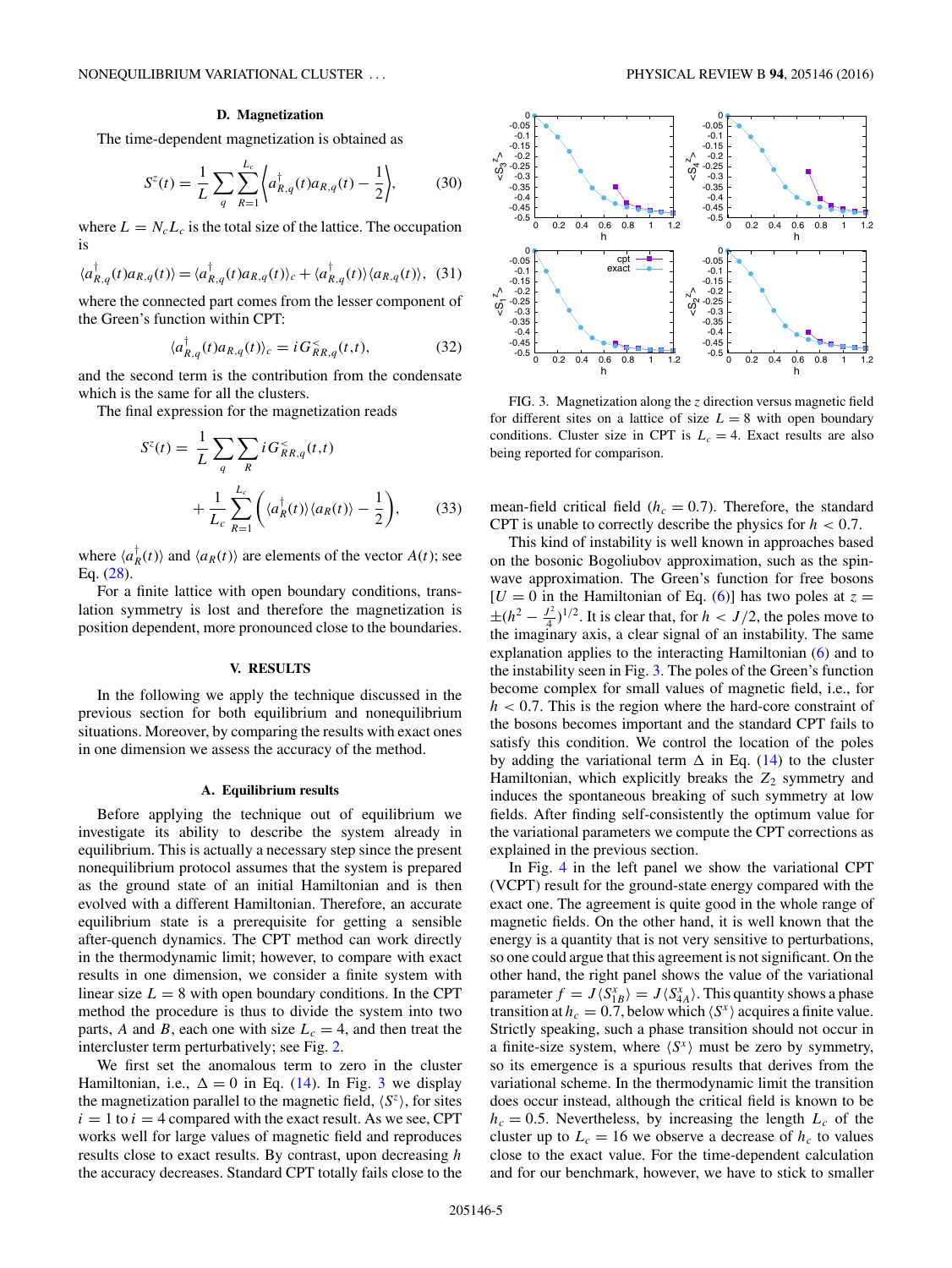<span id="page-5-0"></span>

FIG. 4. (left panel) Ground-state energy from VCPT compared with the exact value for lattice of size  $L = 8$  with open boundary conditions. (right panel)  $f = J \langle S_{1B}^x \rangle = J \langle S_{4A}^x \rangle$ .

values of  $L_c = 4$ . Keeping in mind this caveat, let us turn to compare other physical observables different from *S<sup>x</sup>* .

In Fig. 5 we report the *z* magnetization on the sites 1,2,3,4 compared with the exact value. As we see, the comparison is quite satisfactory. At site  $i = 1$  and for the whole range of magnetic fields, VCPT results are very close to exact results, especially in the instability region  $h \leq 0.5$ . Around  $h = 0.7$ the results are less close to the exact ones, mainly for the site  $i = 4$  at the edge of the system.

It is worth mentioning that the hard-core constraint implies the following relation between expectation values:

$$
\langle a_i^{\dagger} a_i \rangle + \langle a_i a_i^{\dagger} \rangle = 1. \tag{34}
$$

We found that, within the present self-consistent VCPT, the expectation value of the above expression slightly deviates from unity by about  $10^{-3}$  on the average, with a maximum of the order of  $10^{-2}$  at  $h = 0.7$  and for the sites at the edge of the supercell, as shown by the kink around  $h = 0.7$  in Fig. 5. This



FIG. 5. Magnetization of different sites versus magnetic field for a lattice of size  $L = 8$  with open boundary conditions. The cluster size in VCPT is  $L_c = 4$ . Exact results are also reported for comparison.

is due to the fact that treating intercluster terms perturbatively violates the constraint within VCPT, mainly for the edge sites.

Our investigation of a finite cluster shows that, in an ordered phase where the parameters  $f_R$  are nonzero, variational CPT (VCPT) and cluster mean field are very close and VCPT only slightly improves the values of local observables. On the other hand, for large magnetic fields for which  $f_R = 0$  the VCPT is preferable since cluster mean field misses the interaction of neighboring clusters. More importantly, within VCPT, it is possible to evaluate intercluster correlations for both finite and infinite systems, while in cluster mean field one is limited to intracluster correlations. Finally, in principle, within VCPT one can always improve the results by considering extra variational parameters in the cluster Hamiltonian.

#### **B. Nonequilibrium results**

In this section we present results for the real time dynamics of the Ising model within the variational cluster perturbation approach introduced above. To drive the system out of equilibrium we proceed as follows: We prepare the system at equilibrium for  $t_0 < 0$  as the ground state of Eq. [\(4\)](#page-1-0) with magnetic field  $h_0$  and then we suddenly change the magnetic field to a different value *h*. As in equilibrium we use nonequilibrium variational CPT (NE-VCPT) in a self-consistent way as described in Sec. [IV.](#page-1-0) After finding the time-dependent variational parameters for each time step in the mean-field approximation, we calculate the Green's function and condensate within CPT, as described in Sec. [IV.](#page-1-0)

To benchmark this idea for the nonequilibrium case, we display in Fig. 6 the real-time dynamics of magnetization for different sites on a lattice of size  $L = 8$  with open boundary conditions at zero temperature. We compare results obtained exactly with results within NE-VCPT for a cluster size of  $L_c = 4$ . We have reported the dynamics for the case of relatively large quench, from  $h_0 = 0.2$  to  $h = 1.2$ , for which the field crosses the phase transition. As we can see, NE-VCPT provides quite good results for the magnetization compared



FIG. 6. Time dependence of the magnetization in the *z* direction for different sites on a lattice of size  $L = 8$ . The cluster size in NE-VCPT is  $L_c = 4$ . The magnetic field has been suddenly changed from  $h_0 = 0.2$  to  $h = 1.2$ . The exact dynamics is shown for comparison.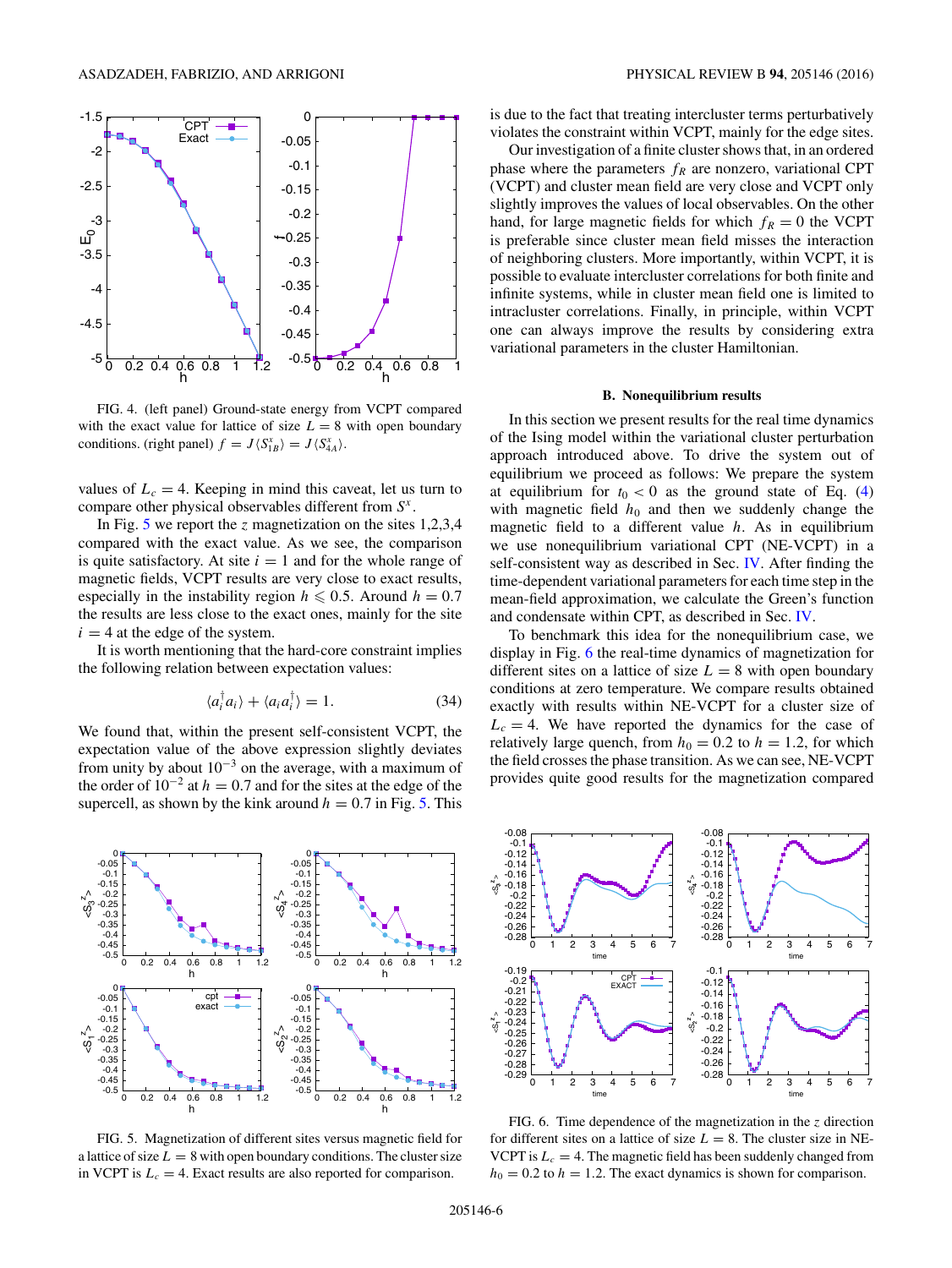<span id="page-6-0"></span>

FIG. 7. Time dependence of the magnetization for an infinite Ising chain evaluated within NE-VCPT with different cluster sizes  $L_c$  compared with exact results for a chain of length  $L = 400$ .

with the exact one except for the edge sites where the hopping to the next supercell is treated perturbatively. At the beginning of the dynamics NE-VCPT is very accurate and the deviation builds up as time progresses.

We have investigated different types of quenches and the behavior is qualitatively the same: the dynamics remains close to the exact one at short times and starts deviating at later times. As mentioned, the largest deviations are found at the edge sites.

In Fig. 7 we report NE-VCPT results for the magnetization dynamics after the quench for an infinite lattice. We display results obtained for different cluster sizes and different types of quenches. For quenches into the ordered phase (see lower-left and -right panels), NE-VCPT for a cluster of  $L_c = 6$  provides quite accurate results for the magnetization dynamics up to  $t \approx 7$  (remember that time is in units of  $1/J$ ). For a larger quench from  $h_0 = 1.2$  to  $h = 0.4$ , crossing the transition point, NE-VCPT is able to reproduce the dynamics only up to a shorter value of time  $t \approx 5$  (see upper-left panel of Fig. 7). For quenches within the disordered phase (quench from  $h_0 = 1.2$  to  $h = 1.6$ ) NE-VCPT results show only a slight deviation  $(\leq 10^{-3})$  from the exact one; however, with some small oscillations (see upper-right panel of Fig. 7). Overall, NE-VCPT results for an infinite system systematically improve upon increasing cluster size  $L_c$ . Already for  $L_c = 6$ they reproduce quite accurate results for the thermodynamic limit of a very long chain ( $L = 400$ ) up to  $t \approx 7$ .

Finally, we report the real-time quench dynamics of the magnetization for the two-dimensional Ising model, which is not exactly solvable. In  $D = 2$  the transverse-field Ising model at zero temperature has an equilibrium phase transition at  $h_c \approx 1.6$  [\[47–49\]](#page-10-0). Within the self-consistent VCPT at equilibrium we get instead  $h_c \approx 1.9$ , for the small  $2 \times 2$  clusters we are considering. We note that the accuracy of VCPT improves systematically by increasing cluster size. We show results for different types of quenches which are obtained either within a disordered or a ordered phase or a quench which crosses the critical field. Here, we compare Lanczos exact results obtained for three different lattice sizes with periodic



FIG. 8. Dynamics for the magnetization compared with Lanczos results for different types of quenches in two dimension. NE-VCPT calculation is for an infinite lattice with the cluster size of  $L_c = 2 \times 2$ .

boundary conditions with NE-CPT results by using clusters of size  $L_c = 2 \times 2$ . We note that the largest size we can reach to perform real-time quench dynamics within Lanczos at zero temperature is  $L = 4 \times 4$ .

For a small quench in the ordered phase,  $h_0 = 0.2$  to  $h = 0.4$  (Fig. 8, lower-left panel) NE-VCPT gives quite accurate results, as compared with Lanczos exact results. We observe that magnetization dynamics within NE-VCPT is quite close to the best of the Lanczos for times up to  $t_{\text{max}} = 10$ . We further note that, in this case, the Lanczos results already show convergence as a function of system size so that they can be considered as a good approximation to the thermodynamic limit for these values of the parameters. For a larger quench but still in the ordered phase, i.e.,  $h_0 = 1.2$  to  $h = 0.4$ (top-left panel of Fig. 8) the NE-VCPT results compare well with Lanczos results up to  $t_{\text{max}} \approx 6$ . For quenches with large magnetic fields, i.e., into the disordered phase from  $h_0 = 2.0$  to  $h = 2.5$  (top-right panel in Fig. 8) the Lanczos results have not converged yet, so a comparison is difficult to assess. Nevertheless, the NE-VCPT results quantitatively agrees with the largest Lanczos system up to  $t \approx 2$ , and agrees qualitatively, i.e., displays similar oscillations, also for larger times. The lower-right panel in Fig. 8 shows the dynamics for a large magnetic quench that crosses the critical point, i.e., from  $h_0 = 0.2$  to  $h = 2.0$ . In this case the NE-VCPT seems not to be accurate and is able to produce reliable dynamics only up to  $t_{\text{max}} \approx 2$ . We note that, in all cases, the magnetization stays within its physical values,  $|S^z| \leq \frac{1}{2}$ , except for a quench across the critical point. With cluster sizes of  $L_c = 2 \times 2$ , results are already promising in two dimensions, as long as one remains restricted to intermediate times. Furthermore, as in the  $D = 1$ case, NE-VCPT results can be improved by systematically increasing the cluster size.

### **VI. SUMMARY AND DISCUSSION**

We have introduced a variational formulation of cluster perturbation theory (CPT) to investigate the quantum Ising model in and out of equilibrium at zero temperature. We find that plain CPT in equilibrium can describe accurately the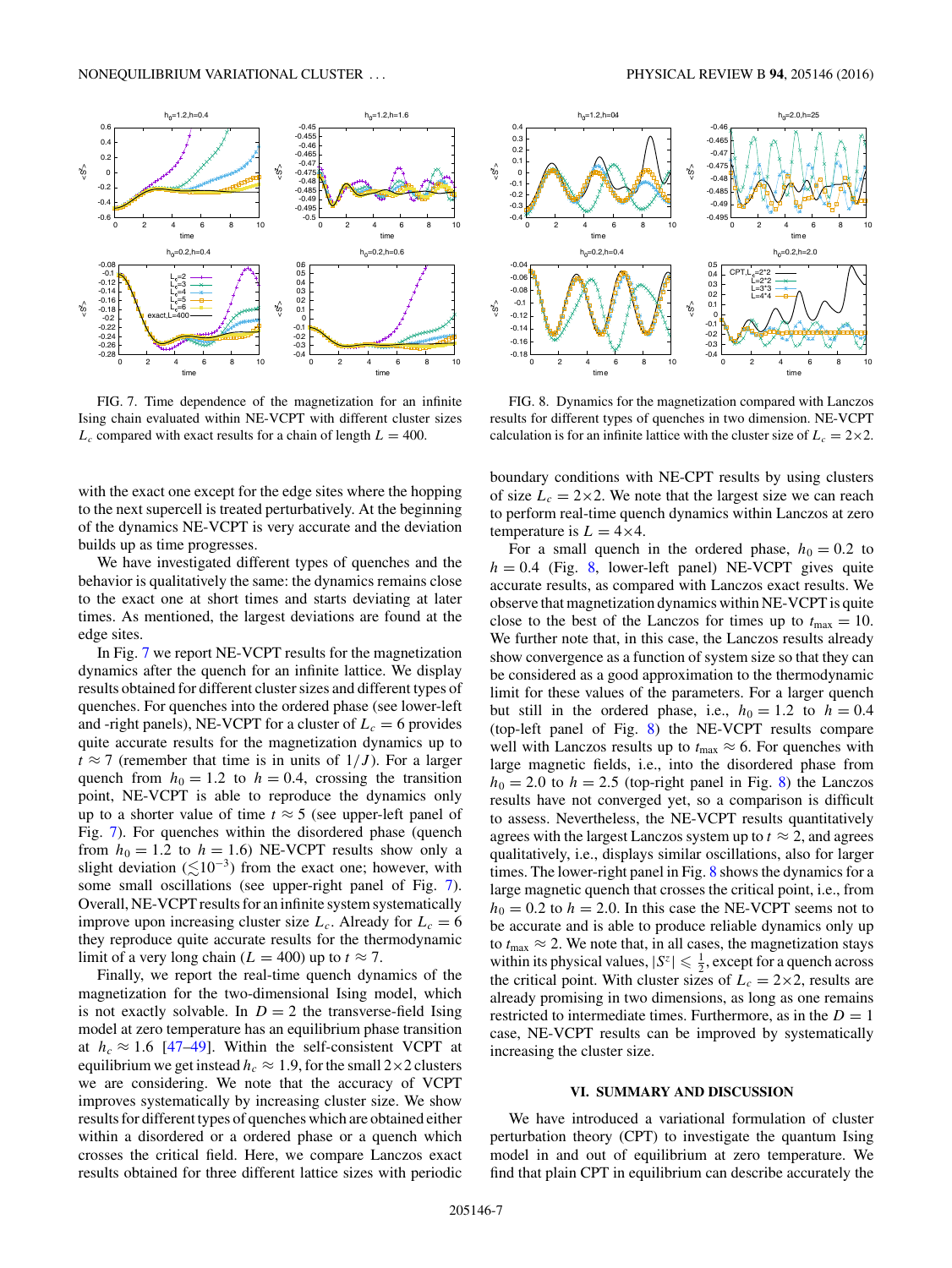<span id="page-7-0"></span>system in the disordered phase,  $h > h_c$ , but looses accuracy while approaching the critical field  $h_c$  and finally breaks down in the ordered phase,  $h < h_c$ . To describe the system in the broken-symmetry region we developed a variational implementation of CPT (VCPT), whereby an anomalous term is added to the cluster Hamiltonian and subtracted perturbatively. This parameter is then optimized within a self-consistent framework. We find a good agreement with exact results in the equilibrium case; for example, concerning the magnetization parallel to the magnetic field and the ground-state energy.

Out of equilibrium the time-dependent variational parameter are determined self-consistently for each time step. We find that this variational NE-VCPT provides very accurate results for the short- and intermediate-time dynamics while getting inaccurate for longer times. Specifically in one dimension, comparing results of this NE-VCPT approximation with exact calculations shows that clusters of size  $L_c = 6$  provide a quite accurate description of the dynamics up to  $t_{\text{max}} \approx 7$  for quenches within the ordered or disordered phases. When the critical point is crossed, the accuracy is limited to shorter times  $t_{\text{max}} \approx 3$ . A similar trend emerges also in two dimensions. Here, there is no exact solution to be compared with, so that we resort to finite-size Lanczos diagonalization to benchmark the method. One should notice, however, that NE-VCPT can directly provide results in the thermodynamic limit. We highlight that the accuracy of NE-VCPT can be systematically pushed to longer time by increasing the cluster size, at least up to the largest sizes still reachable by Lanczos time evolution.

Comparison with other techniques based on matrix product states (MPS) such as time-evolving block decimation (TEBD) [\[50\]](#page-10-0) and time dependent density-matrix renormalization group (t-DMRG) [\[51\]](#page-10-0) shows that the present conceptually simple VCPT is performing in a reasonable way, considering the complexity of the implementation of the other algorithms. Within TEBD and t-DMRG, the time dependence of quantum spin models can be achieved quite accurately up to quite large times depending on the initial state of the system [\[52–56\]](#page-10-0). These methods are restricted to and work well for onedimensional gapped systems in which correlation functions decay exponentially and the entanglement has an upper bound. In the cases where entanglement grows in time, the performance of MPS-based methods deteriorate rapidly.

In principle, starting from a given initial state and performing time evolution up to the steady state is computationally expensive or even prohibitive in NE-VCPT, as well as in many other more sophisticated techniques. However, within NE-VCPT one can, alternatively, bypass the transient behavior and directly solve for a time-independent steady state (see, e.g., Ref. [\[18\]](#page-10-0) for the fermionic case), assuming that one exists. Having done that, one can address the long-time behavior by expanding around the steady state backward in time to obtain results for the relaxation of observables.

This variational approach shall be considered as a first step to study hard-core bosons in and out of equilibrium by a variational CPT method. This idea could be improved and is getting more elaborate by considering more variational terms and/or formulating it within the self-energy functional theory  $[16]$ .

### **ACKNOWLEDGMENTS**

We would like to thank M. Nuss, M. Aichhorn, and A. Dorda for fruitful discussions. This work was supported by funds awarded by the Friuli Venezia Giulia autonomous Region Operational Program of the European Social Fund 2007/2013, Project DIANET-Danube Initiative and Alps Adriatic Network, CUPG93J12000220009. The work was also partially supported by the Austrian Science Fund (FWF): P26508, Y746, and NaWi Graz.

## **APPENDIX A: NUMERICAL SOLUTION OF CLUSTER PERTURBATION THEORY EQUATION**

#### **1. Time propagation**

For spatially inhomogeneous systems, the computational limits are set by the memory requirement for saving big matrices in two time and spatial degrees of freedom. Considering  $N_K$  time steps on the Keldysh and  $N_M$  on the Matsubara for a lattice of size *L* the required memory to save the Green's function is

$$
[2L(2N_K + N_M)]^2 16 \text{ bytes.} \tag{A1}
$$

Therefore, for a  $N_K = 1000$ ,  $t_{\text{max}} = 10$ ,  $N_M = 2000$ ,  $\beta = 10$ ,  $L = 8$  the required memory is 61 Gigabytes. This example shows that reaching large time or large system sizes ( $t \geq 10J$ ,  $L \geq 6$ ) is prohibitive since the memory requirement is beyond the capabilities of standard available computational resources. Another issue is the inversion of the huge matrix in the CPT equation to get the lattice Green's function. When the matrix size increases the inversion process takes longer time and also the numerical error will increase.

Based on the above facts one has to design a way to avoid matrix inversion and the storage of huge matrices to finally be able to reach longer times for the dynamics of the system.

### **2. Procedure to Propagate the Cluster Perturbation Theory Equation in Time**

In this section, we summarize the procedure to numerically solve the CPT equation by gradually progressing in time to avoid inversion and storage of big matrices. Since this equation is of the Kadanoff–Baym type, there is a great deal of literature on the subject (see, e.g., Ref. [\[42\]](#page-10-0)). For example, the method is used in time-dependent dynamical mean-field theory (TDMFT) [\[19,43\]](#page-10-0), where, however, the system is typically translationally invariant. In our case, where we deal with finite systems, we have to consider spatial degrees of freedom and, accordingly, solve a corresponding set of equations for inhomogeneous systems.

Here, we roughly follow the treatment of Ref. [\[43\]](#page-10-0); see also Ref. [\[42\]](#page-10-0). In addition, we consider the case of an inhomogeneous system. The CPT equation for the Green's function  $\hat{G}$  of the physical system is

$$
\hat{G} = \hat{G}_0 + \hat{G}_0 \bullet \hat{V} \bullet \hat{G}, \qquad (A2)
$$

where  $\hat{G}_0$  is the cluster Green's function and  $\hat{V} = V \otimes \mathbb{1}$  is the intercluster term. By introducing  $\hat{K} = \hat{G}_0 \bullet \hat{V}$  we rewrite the CPT equation as

$$
\hat{G} = \hat{G}_0 + \hat{K} \bullet \hat{G}, \tag{A3}
$$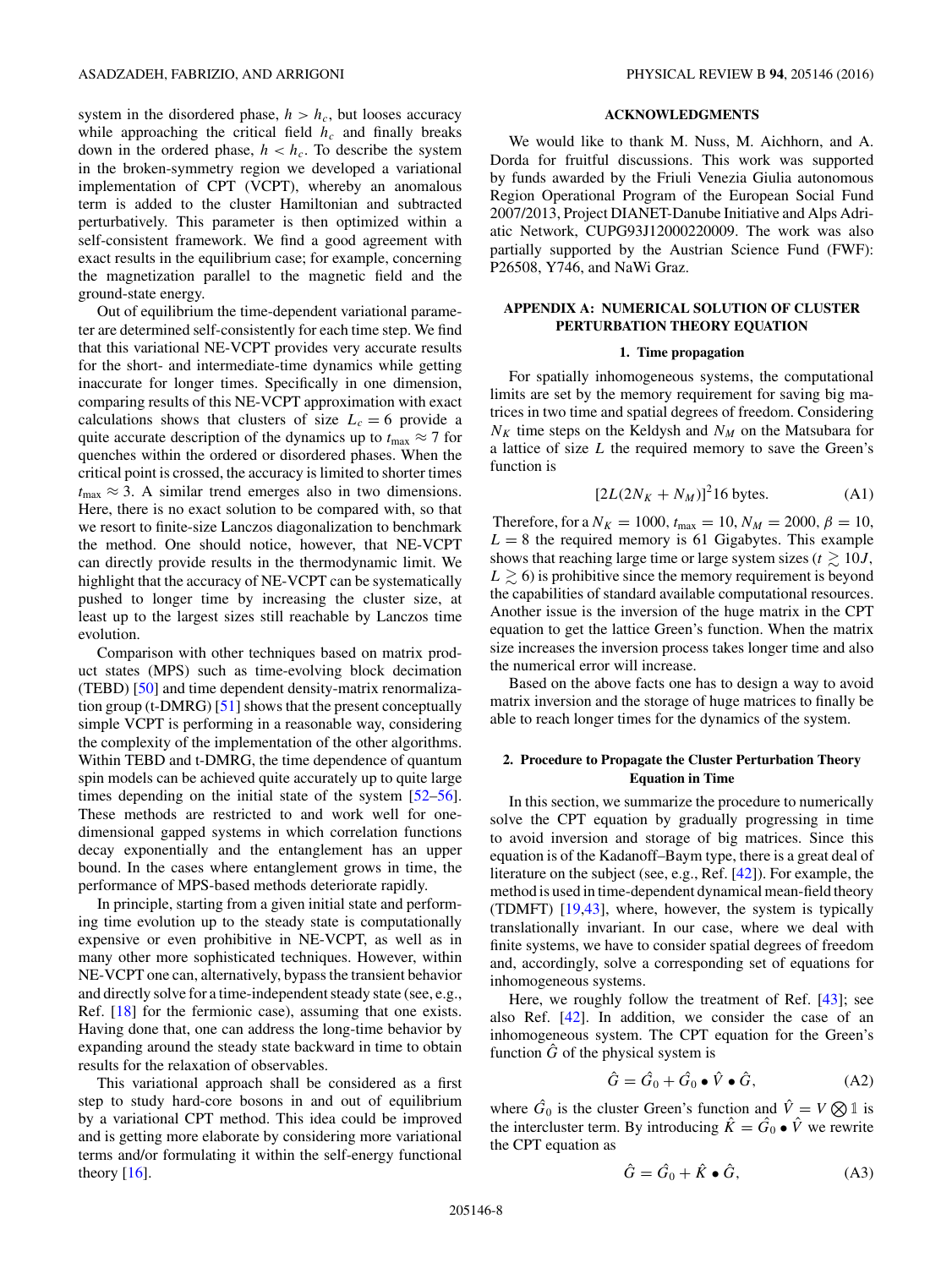and, after writing the contour integration explicitly, we have

$$
\hat{G}(z, z') = \hat{G}_0(z, z') + \int_{\mathcal{C}} dz_1 \hat{K}(z, z_1) \hat{G}(z_1, z').
$$
 (A4)

By using the Langreth theorem [\[46\]](#page-10-0) we can write the integral equation for the components of the Green's function on the contour. We obtain the following equations:

$$
G^{<} = G_{0}^{<} + K^{<} \cdot G^{A} + K^{R} \cdot G^{<} + K^{T} * G^{T},
$$
  
\n
$$
G^{>} = G_{0}^{>} + K^{>} \cdot G^{A} + K^{R} \cdot G^{>} + K^{T} * G^{T},
$$
  
\n
$$
G^{R} = G_{0}^{R} + K^{R} \cdot G^{R},
$$
  
\n
$$
G^{A} = G_{0}^{A} + K^{A} \cdot G^{A},
$$
  
\n
$$
G^{T} = G_{0}^{T} + K^{T} \cdot G^{T} + K^{T} * G^{M},
$$
  
\n
$$
G^{T} = G_{0}^{T} + K^{T} \cdot G^{A} + K^{M} * G^{T},
$$
  
\n
$$
G^{M} = G_{0}^{M} + K^{M} * G^{M},
$$
  
\n(A5)

where · means integration over real time and ∗ means integration over imaginary time (Matsubara branch).

We are interested in the magnetization which can be calculated from the lesser  $(G<sup>{\leq}</sup>$ ) Green's function. To solve the equation for  $G^{\lt}$  first we need to calculate  $G^A$  and  $G^{\dagger}$ within CPT. Furthermore, to determine  $G^{\dagger}$  we need to evaluate the Matsubara Green's function *GM* which can be calculated with equilibrium techniques. The cluster Green's function  $G_0^{\alpha}$ , ( $\alpha = <, R, A, >, \lceil, \rceil$ ) also should be calculated for an affordable cluster size.

It is also worth to mention that due to the presence of anomalous terms like  $a_i a_j$  and  $a_i^{\dagger} a_j^{\dagger}$  in the Hamiltonian of Eq. [\(6\)](#page-1-0) the structure of the Green's function matrix also should include anomalous Green's functions in order to satisfy the correct equation of motion. Therefore  $G^{\alpha}$  ( $\alpha = \langle R, A, \rangle$ , *,*) is a matrix in itself with the following Nambu structure:

$$
G^{\alpha} = \begin{bmatrix} g^{\alpha} & f^{\alpha} \\ f^{\alpha \dagger} & k^{\alpha} \end{bmatrix} . \tag{A6}
$$

The definition of the Green's functions are as follows: (1) Advanced Green's function:

$$
g_{i,j}^A(t,t') = i\theta(t'-t)[\langle a_i(t)a_j^\dagger(t')\rangle - \langle a_j^\dagger(t')a_i(t)\rangle],
$$
  
\n
$$
k_{i,j}^A(t,t') = i\theta(t'-t)[\langle a_i^\dagger(t)a_j(t')\rangle - \langle a_j(t')a_i^\dagger(t)\rangle],
$$
  
\n
$$
f_{i,j}^A(t,t') = i\theta(t'-t)[\langle a_i(t)a_j(t')\rangle - \langle a_j(t')a_i(t)\rangle],
$$
  
\n
$$
f_{i,j}^{\dagger A}(t,t') = i\theta(t'-t)[\langle a_i^\dagger(t)a_j^\dagger(t')\rangle - \langle a_j^\dagger(t')a_i^\dagger(t)\rangle].
$$
 (A7)

(2) Retarded Green's function:

$$
g_{i,j}^R(t,t') = -i\theta(t-t')[\langle a_i(t)a_j^{\dagger}(t')\rangle - \langle a_j^{\dagger}(t')a_i(t)\rangle],
$$
  
\n
$$
k_{i,j}^R(t,t') = -i\theta(t-t')[\langle a_i^{\dagger}(t)a_j(t')\rangle - \langle a_j(t')a_i^{\dagger}(t)\rangle],
$$
  
\n
$$
f_{i,j}^R(t,t') = -i\theta(t-t')[\langle a_i(t)a_j(t')\rangle - \langle a_j(t')a_i(t)\rangle],
$$
  
\n
$$
f_{i,j}^{\dagger R}(t,t') = -i\theta(t-t')[\langle a_i^{\dagger}(t)a_j^{\dagger}(t')\rangle - \langle a_j^{\dagger}(t')a_i^{\dagger}(t)\rangle].
$$
 (A8)

There is a relation between retarded and advanced Green's functions:  $G<sup>R</sup>(t,t') = G<sup>A</sup><sup>\dagger</sup>(t',t)$ .

(3) Lesser Green's function:

$$
g_{i,j}^{<}(t,t') = -i \langle c_j(t')^{\dagger} c_i(t) \rangle,
$$
  
\n
$$
f_{i,j}^{<}(t,t') = -i \langle c_j(t') c_i(t) \rangle,
$$
  
\n
$$
f_{i,j}^{<\dagger}(t,t') = -i \langle c_j(t')^{\dagger} c_i(t)^{\dagger} \rangle,
$$
  
\n
$$
k_{i,j}^{<}(t,t') = -i \langle c_j(t') c_i(t)^{\dagger} \rangle.
$$
 (A9)

(4) Mixing Green's function:

$$
g_{i,j}^{\dagger}(\tau,t) = -i \langle c_i(\tau)c_j^{\dagger}(t) \rangle,
$$
  
\n
$$
f_{i,j}^{\dagger}(\tau,t) = -i \langle c_i(\tau)c_j(t) \rangle,
$$
  
\n
$$
f_{i,j}^{\dagger\dagger}(\tau,t) = -i \langle c_i^{\dagger}(\tau)c_j^{\dagger}(t) \rangle,
$$
  
\n
$$
k_{i,j}^{\dagger}(\tau,t) = -i \langle c_i^{\dagger}(\tau)c_j(t) \rangle,
$$
  
\n
$$
g_{i,j}^{\dagger}(t,\tau) = -i \langle c_j(\tau)^{\dagger}c_i(t) \rangle,
$$
  
\n
$$
f_{i,j}^{\dagger\dagger}(t,\tau) = -i \langle c_j(\tau)c_i(t) \rangle,
$$
  
\n
$$
f_{i,j}^{\dagger\dagger}(t,\tau) = -i \langle c_j(\tau)^{\dagger}c_i(t)^{\dagger} \rangle,
$$
  
\n
$$
k_{i,j}^{\dagger}(t,\tau) = -i \langle c_j(\tau)c_i(t)^{\dagger} \rangle.
$$
 (A10)

If we write the integral equation for  $G^A$  we get (omitting the spatial indices):

$$
G^{A}(t,t') = G_{0}^{A}(t,t') + \int K^{A}(t,\bar{t})G^{A}(\bar{t},t')d\bar{t},
$$
  

$$
G^{A}(t,t') = G_{0}^{A}(t,t') + \int_{t}^{t'} K^{A}(t,\bar{t})G^{A}(\bar{t},t')d\bar{t}.
$$
 (A11)

To perform the integration, we discretize the time with equal spacing

$$
t_i = i\Delta t + t_0, \quad \Delta t = \frac{t_{\text{max}} - t_0}{N_K - 1} \quad (i = 0, 1, ..., N_K - 1),
$$
  

$$
\tau_{i'} = i'\Delta \tau + t_0, \quad \Delta \tau = \frac{-i\beta - t_0}{N_M - 1} \quad (i' = 0, 1, ..., N_M - 1),
$$
  
(A12)

where  $N_K$  and  $N_M$  are the number of time points on the real branch and imaginary branch, respectively. After approximating the integral by the trapezoid rule

$$
\int_{t_a}^{t_b} f(x)dx \approx \Delta t \sum_{i=0}^{N-1} \omega_i f(x_i), \quad \Delta t = \frac{t_b - t_a}{N - 1},
$$

$$
w_i = \begin{cases} \frac{1}{2}, & i = 0, N - 1 \\ 1, & 1 \leq i \leq N - 2, \end{cases}
$$
(A13)

we get

$$
G^{A}(t_{m},t'_{n}) \approx G^{A}_{0}(t_{m},t'_{n}) + \Delta \bar{t} \sum_{i=m}^{n} w_{i} K^{A}(t_{m},\bar{t_{i}}) G^{A}(\bar{t_{i}},t'_{n}),
$$
  
\n
$$
G^{A}(t_{m},t'_{n}) \approx G^{A}_{0}(t_{m},t'_{n}) + \Delta \bar{t} \sum_{i=m+1}^{n} w_{i} K^{A}(t_{m},\bar{t_{i}}) G^{A}(\bar{t_{i}},t'_{n}),
$$
\n(A14)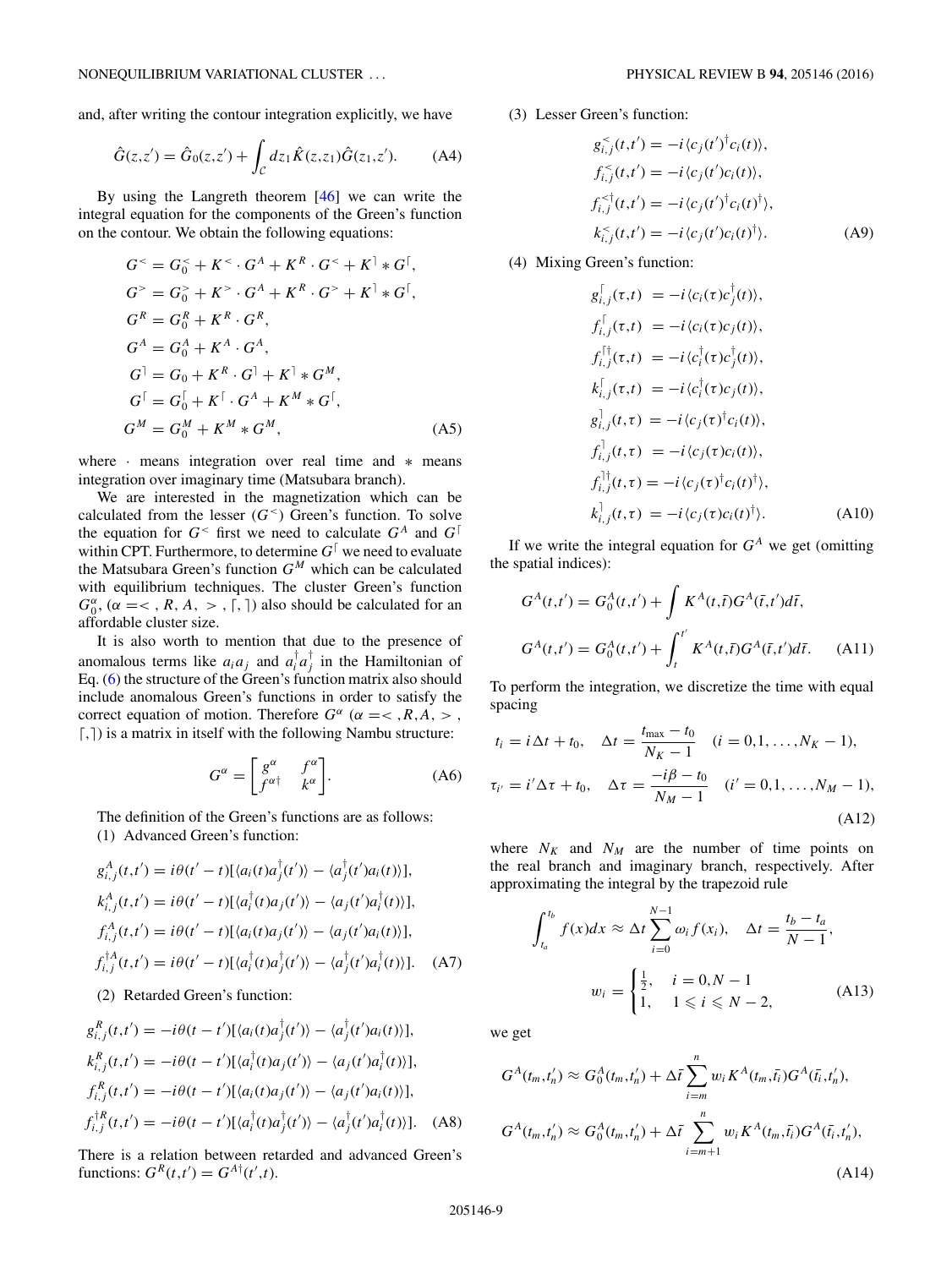where  $K^A(t_m,t_m) = 0$  is used. In the equation for  $G^A$  it is not possible to gradually propagate in the direction of time since  $G^A(t_m, t'_n)$  depends on later times  $m = m + 1, \ldots, n$ ; for a fixed time  $\hat{t}_n^{\prime}$ , in other words, this equation is not of the Volterra type [\[57\]](#page-10-0) where the causal structure is evident from the limits of the integral. To get a Volterra type of equation for  $G<sup>A</sup>$  we have to use another form of the CPT equation:

$$
\hat{G} = \hat{G}_0 + \hat{G} \bullet \hat{V} \bullet \hat{G}_0, \tag{A15}
$$

where now  $\hat{K} = \hat{V} \bullet \hat{G}_0$ . Proceeding in the same way as above we derive the following equation in discretized time for the advanced Green's function:

$$
G^{A}(t_{m},t'_{n}) \approx G^{A}_{0}(t_{m},t'_{n}) + \Delta \bar{t} \sum_{i=m+1}^{n-1} w_{i} G^{A}(t_{m},\bar{t}_{i}) K^{A}(\bar{t}_{i},t'_{n}).
$$
\n(A16)

We now can gradually proceed in the second index  $t'_n$  for a fixed  $t_m$ .

Similarly, for the retarded Green's function we get

$$
G^{R}(t_{m1}, t'_{m2}) \approx G_{0}^{A}(t_{m1}, t'_{m2}) + \Delta \bar{t} \sum_{i=m2+1}^{m1-1} w_{i} K^{R}(t_{m1}, \bar{t}_{i}) G^{R}(\bar{t}_{i}, t'_{m2}), \quad (A17)
$$

where we can progress in time by incrementing  $t_{m1}$  for a fixed *t*- *m*2.

For the mixed Green's function, if we use the CPT Eq.  $(A15)$ , we obtain the following integral equation:

$$
G^{\lceil}(\tau,t) \approx G_0^{\lceil}(\tau,t) + \int_0^{t'} K^{\lceil}(\tau,\bar{t}) G^A(\bar{t},t) d\bar{t}
$$

$$
+ \int_0^{-i\beta} K^M(\tau,\bar{\tau}) G^{\lceil}(\bar{\tau},t) d\bar{\tau}. \tag{A18}
$$

Since in the convolution including  $G^{\dagger}$  the integration over  $\tau$  is on the whole Matsubara branch, it is not possible to gradually proceed in time. So the way out is to choose the other CPT Eq. (A15) to end up in a Volterra-type equation:

$$
G^{\lceil}(\tau_{m1}, t_{m2}) \approx G^{\lceil}(\tau_{m1}, t_{m2})
$$
  
 
$$
+ \Delta t \sum_{i=0}^{m2-1} w_i G^{\lceil}(\tau_{m1}, t_i) K^A(t_i, t_{m2})
$$
  
 
$$
+ \Delta \tau \sum_{i=0}^{N_M-1} w_i G^M(\tau_{m1}, \tau_i) K^{\lceil}(\tau_i, t_{m2}). \quad (A19)
$$

Here one can proceed in  $t_{m2}$  for a fixed  $\tau_{m1}$ . The full information of the Matsubara Green's function on the imaginary axis is necessary to calculate the mixing Green's function. This can be done by equilibrium techniques; see Appendix [B.](#page-7-0)

Finally, for the lesser Green's function we have

$$
G^{<}(t_{m1}, t_{m2}) \approx G_0^{<}(t_{m1}, t_{m2})
$$
  
 
$$
+ \Delta t \sum_{i=0}^{m2-1} w_i K^{<}(t_{m1}, t_i) G^A(t_i, t_{m2})
$$

$$
+\Delta \tau \sum_{i=0}^{N_M-1} w_i K^{\dagger}(t_{m1}, \tau_i) G^{\dagger}(\tau_i, t_{m2})
$$
  
+ 
$$
\Delta t \sum_{i=0}^{m1-1} w_i K^R(t_{m1}, t_i) G^<(t_i, t_{m2}).
$$
 (A20)

## **APPENDIX B: CALCULATING EQUILIBRIUM GREEN'S FUNCTION** *G <sup>M</sup>*

The CPT equation for  $G^M$  is not of the Volterra type, so it is not possible to gradually proceed along the Matsubara axes. Fortunately, due to the time-translation invariance of the Green's function,  $G^M$  only depends on the time difference and so one can use Fourier transformation to go over to the frequency representation. In this way one still has to do the inversion process to get CPT Green's function but in this way the dimension reduces to the size of the lattice.

The Fourier transformations between the Green's functions are as follows:

$$
G(\tau) = \frac{1}{\beta} \sum_{n=-\infty}^{\infty} G(i\omega_n) e^{-i\omega_n \tau},
$$
  

$$
G(i\omega_n) = \int_0^{\beta} d\tau e^{i\omega_n \tau} G(\tau),
$$
 (B1)

where  $\tau \in [0,\beta]$ . By using a fast Fourier transformation (FFTW), the above transformation can be carried out efficiently. When doing the inverse transformation we truncate the number of Matsubara frequencies. By using *N* points equally distributed among positive and negative frequencies we get the approximation

$$
G(\tau) \approx \frac{1}{\beta} \sum_{n=-N/2}^{N/2-1} G(i\omega_n) e^{-i\omega_n \tau} = \text{DIFT}[G(i\omega_n)],
$$
  

$$
\omega_n = \frac{\pi}{\beta} 2n,
$$
 (B2)

where DIFT stands for discrete inverse Fourier transformation. This scheme poorly describes  $G(\tau)$  due to missing contributions from the tail of  $G(i\omega)$  ( $\omega_n \to \infty$ ). In practice, it is not possible to consider an infinite number of frequencies so one should calculate the tail correction directly. If we look at the asymptotic behavior ( $\omega_n \to \infty$ ) for the noninteracting Green's function we realize

$$
G(i\omega_n) \sim -\frac{i}{\omega_n}.
$$
 (B3)

The asymptotic tail of  $G_A(\tau)$  can be readily calculated by doing the Fourier transformation. For bosons we get:

$$
G_A(\tau) = -\frac{2}{\beta} \sum_{n=0}^{\infty} \frac{\sin(\omega_n \tau)}{\omega_n} = -\frac{1}{2} + \frac{\tau}{\beta}.
$$
 (B4)

After a little algebra we can collect all contributions at high imaginary frequencies in the tail of the Green's function  $G_T(\tau)$ and write

$$
G(\tau) = \text{DIFF}[G(i\omega_n)] + G_T(\tau),
$$
  
\n
$$
G_T(\tau) = -\frac{1}{2} + \frac{\tau}{\beta} + \frac{2\pi}{\beta} \sum_{n=0}^{N/2-1} \frac{\sin(\omega_n \tau)}{\omega_n}.
$$
 (B5)